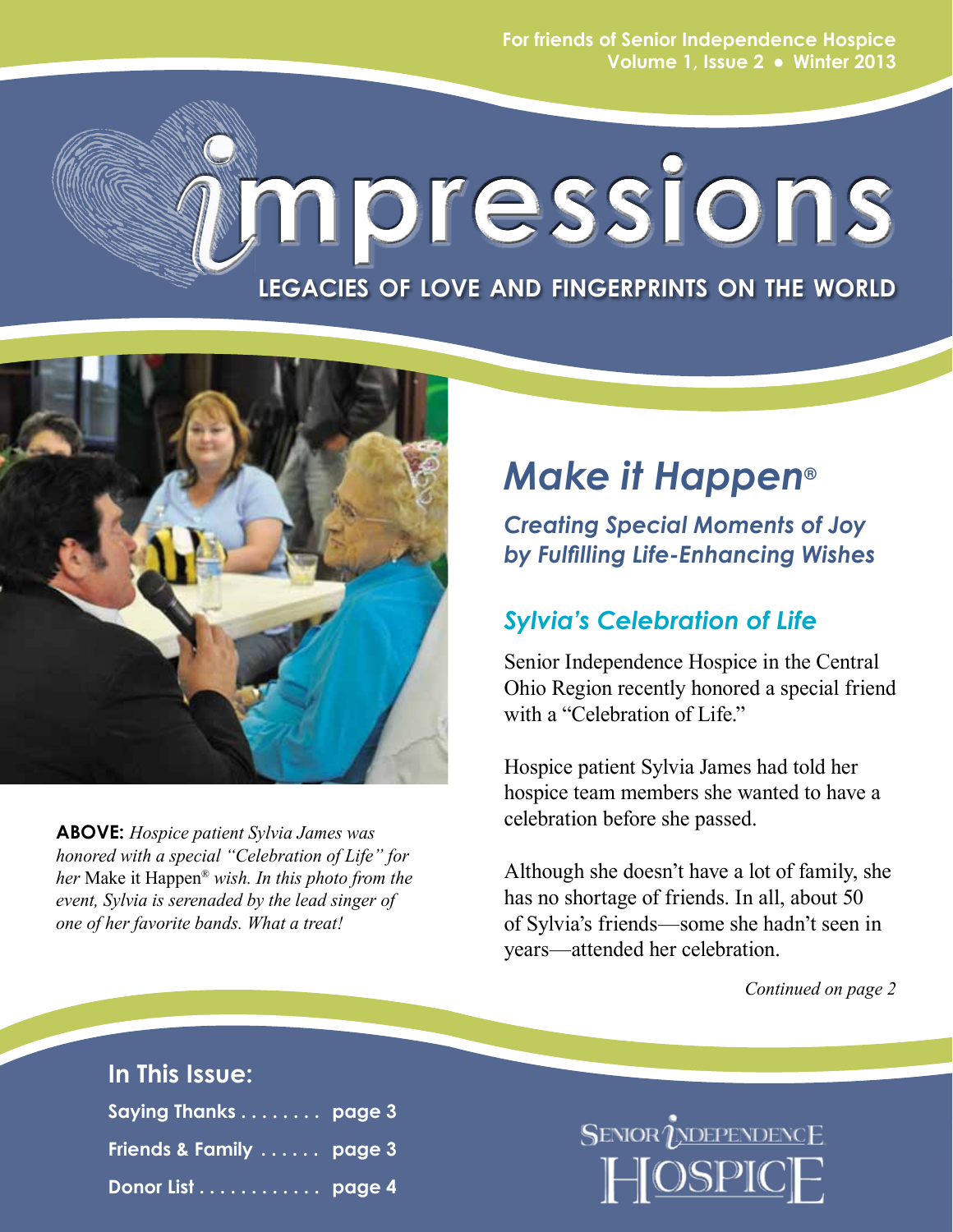The event took place at a local VFW where Sylvia had been a regular. And one of her favorite bands performed, which made the day even more meaningful.

Sylvia was treated like a queen—complete with a tiara. She especially enjoyed catching up with her friends and dancing with the band's lead singer.

## *Birthday Fit For a King*

An Elvis-themed birthday party was just what the doctor ordered for 63-year-old hospice patient Joseph "Joe" Kress.

Joe's family requested the party to show their love for this sweet, gentle and funny man.

The event took place at the skilled nursing center where Joe lives and incorporated his love of Elvis with a six-foot cardboard cutout of The King wearing a shiny gold suit.

Gold sunglasses were also handed out to those in attendance, with an oversized pair reserved for the guest of honor.

Joe's favorite cake was made for him; chocolate with white buttercream frosting, and as many red roses as would fit. They also served Coke, Joe's favorite beverage.



**ABOVE:** *Joe Kress and his family were "All Shook Up" over the birthday party held for him through Senior Independence Hospice's* Make it Happen® *program. Even The King himself (in cardboard form, of course) showed up for the special event.* 

The party may have ended, but the joy will live on for Joe and his new roommate, Elvis. •

*Did you know that charitable gifts can help to support the* Make it Happen® *program? Send your gift today to help create special moments of joy for Senior Independence Hospice patients and their families.*

Life isn't about waiting for the storm to pass;

it's about learning to

dance in the rain.

*~ Vivian Green*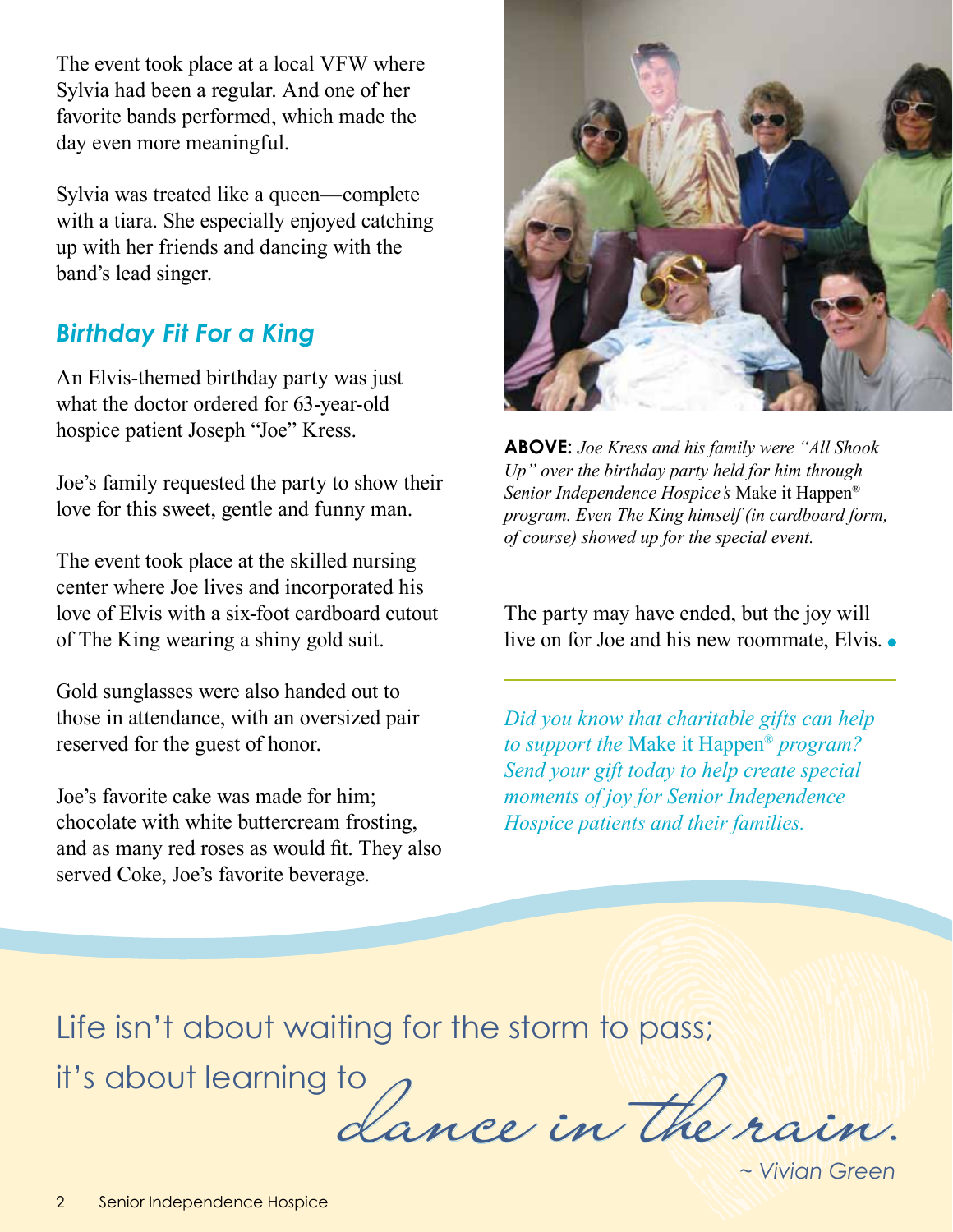# **Saying Thanks**

Senior Independence Hospice employees lovingly give the most compassionate care one human being can give to another.

Through our Saying Thanks program, you can pay back while paying forward.

This special program provides a thoughtful means of showing your appreciation in a lasting way.

By making a donation to Senior Independence Hospice in honor of an employee, you help other hospice clients and families while recognizing those who served you.

We also hope you'll tell us why you're grateful. With your permission, we'll share your comments with the employee you've honored, as well as the Senior Independence Hospice administration.

If you'd like to make a gift today in honor of an employee who served your loved one, please fill out the appropriate section of the enclosed reply envelope.



# **Friends & Family Fundraising Makes Giving Personal**

The OPRS Foundation is teaming up with Senior Independence Hospice to offer Friends & Family Fundraising Events.

These events bring together those who care about your loved one, while supporting Senior Independence Hospice services in his or her memory.

By hosting your own fundraising event, you can create an experience that has special meaning for your family.

Dinner parties, garage sales, silent auctions and 5K runs are just a few of the ways that family and friends can come together for

a time of joyful healing and remembrance. Schools, civic groups and not-for-profit organizations can host events too.

And the best part is that your efforts to support Senior Independence Hospice will extend a hand of compassion to other families and help more individuals to receive hospice care.

Please visit seniorindependence.org/friendsfamily for guidelines, applications and more.

If you would like to chat about options, please contact Kathie Gannon, director of fund development, using the contact information listed on the back cover •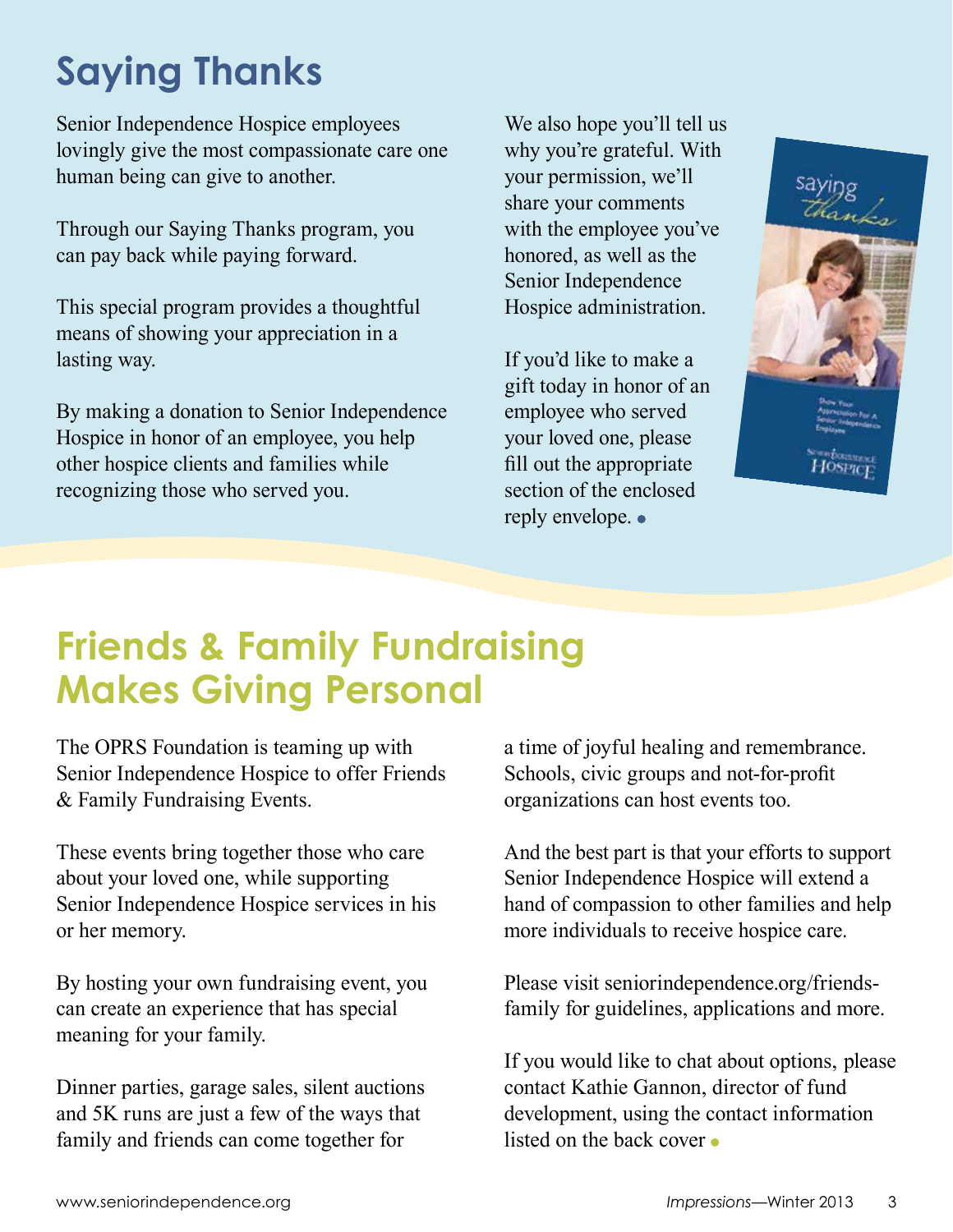thank you

The following donations were made between July 1, 2012 and December 31, 2012 in support of Senior Independence Hospice. If you believe your name to be omitted or printed in error, please accept our sincerest apologies and call the OPRS Foundation at 1-800-686-7800.

## **In Memory of:**

*Harold Altherr* Shannon McDougle

*Richard Baier* Rose Baier

*Orpha Barnett* Pat Bowman Sarilda S. Conover Gary & Janet Kaiser Buford & Lois Keeton Middletown Area Business Womens Club David Mynhier John & Joyce Ratliff Matthew & Cheryl Ware

*June Beaudry* Cheryl Sims

*Louise Birch* Lebanon Presbyterian Church

*Nelson Bleisch* Ralph & Betty Gray

*William Bockelman* Arlene Bockelman

*Mary Carolyn Boonstra* Norma M. Nossokoff Elizabeth Sherry

*Helen Breniser* Cheryl L. Gould C. Maxine Nickell Raymond & Catherine Whelan

*Geneva Brown* Larry Brown Judith K. Bryan Candace L. Steele Joyce R. Stewart David & Margaret Wilkinson

*Loretta Brumfield* L. Michael Herbert

*Margie Buechner* Richard Buechner

*Harold Busdieker* BBVA Compass Corporate Banking Beryl Corporation Lou Anne Busdieker Capital Industries

Conveyors and Transmission, Inc. John & Karen Kerlin

*Joseph Calcara* Kevin Arvay Carl & Gloria Calcara Lynn Johnson

*Anthony Carducci* Visiting Angels of Northeast Ohio

#### *LaRue Carlson*

Shelley Dahlie Shirley Ann Gales Dina Kozak Donald & Jean Lash Michael A. & Dianna M. Thayer

*Dorothy Cherry* Kenneth & Helena Wiercinski

*Vincent Claar* Barbara Claar Margery S. West

*Marilyn Collins* Carol K. Keller

#### *Edith Cox*

Larry & Jo Cissner Dolores H. Collins Ronnie L. Curtner Mark & Melanie Horton KZF Design Inc. Stephen R. Marshall Robert E. McCluckie

*Joseph Czakel* Paula Neuhart

*Bennett Daniels* Janice D. Padden

*Charles Davis* Wilda Davis

#### *Daniel DeFrank*

Barbara Mangini Cheryl Ortlieb Martha S. Ortlieb Dan & Rebecca Terrible John & Wilda Terrible Stephen & Barbara Tucker

*Mary Detwiler*

Colleen Chappell Gregory & Rhonda McAllister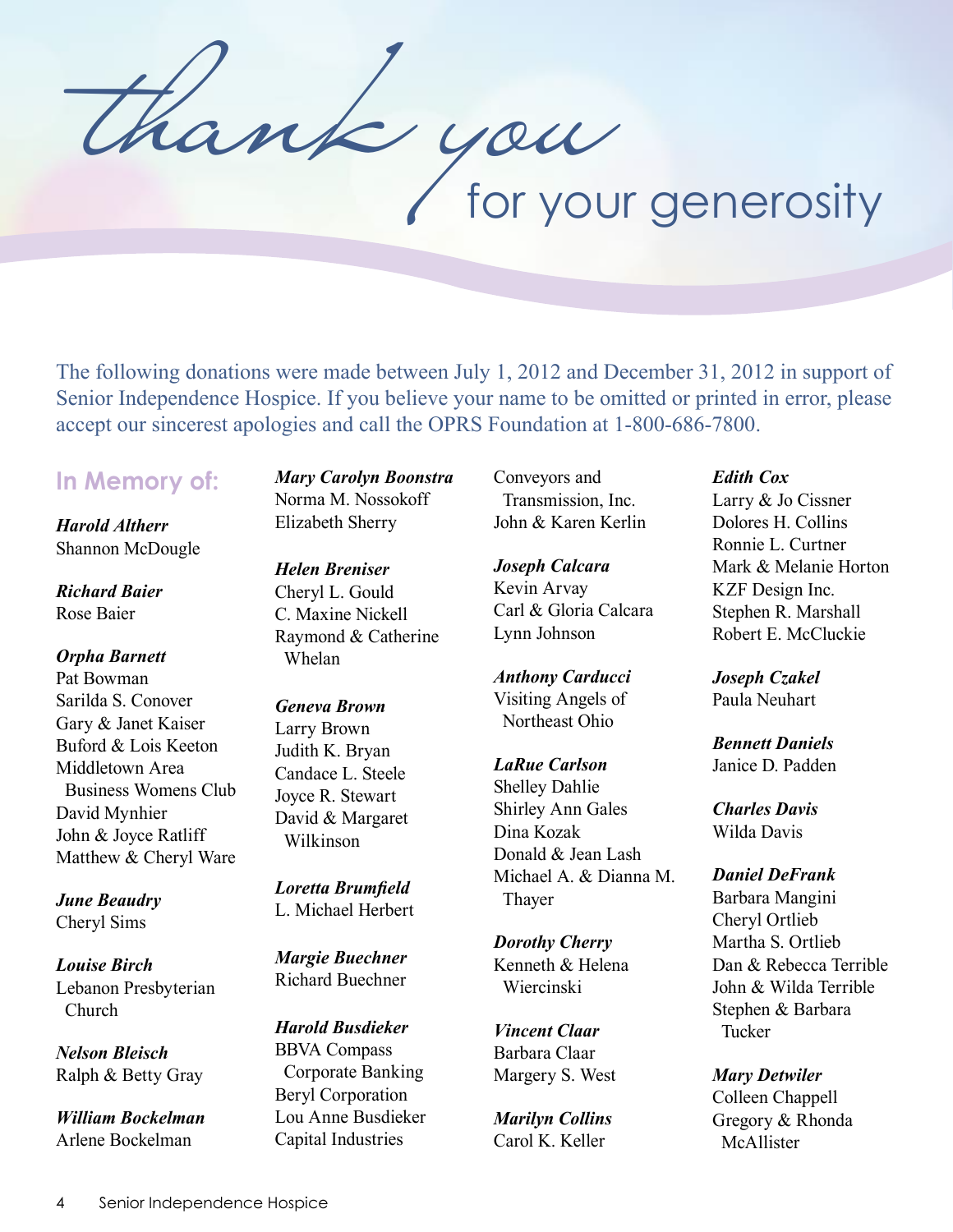Larry D. Reader John & Joan York

*Florence Devorich* Larry & Jennifer Bear Bette A. Crytzer Joan K. Dales Margaret A. Diehl Michael & Susan Dolgae James R. & Barbara A. Fileger Tom & Lynn Gombos Mary Ann Leonard Frances Pantalone Doris M. Pelyhes Margaret J. Price William C. & Nancy K. Riedel Michael G. Sherwood Kathy D. Smith June M. Wright

#### *Donna Douglas*

Peggy Barnicoat Tony & Fran Bozeglav Terry & Sue Johnson Bob & Karen McCoy Tony & Ina Meier Lynn Landwei Phillips Geraldine Reed Riverside Transportation Sunshine Club Jean Sanborn Nancy Sanborn Joan Vaughan Philip R. & Susan I. Vaughan

*Olen Dye* Richard C. Sensenbrenner

*Alfred Eggleston* John & Kathy Thackston

*Josephine Emser* Michael & Barbara Jupin

Jerome & Margaret Cunningham R. Kent & M. Kay **Holley** 

*Harold Evrard* Elizabeth W. Evrard

*Nell Farler* Patricia Levitt

*Lottie Farrish* M. Kathleen Ball Marianne Bell Martin Bennett

*Jessie Fiehler* Rhonda Fiehler and Danette Gotta Norman G. & Roberta J. Miller

*Irvin Flox* Barbara A. Moore Ilea & Jules Sherer

*Rosemary Gensert* Jane L. Shirilla

*Howard Gibbs* Eileen M. Purinton Western & Southern Financial Fund

*Viola Giovanello* William A. Giovanello

*Ray Gooch* Flossie M. Gooch

*Dorothy Griffith* Mike Peebles

*Robert Grimm* Mary L. Fox

*Merle Harder* Anne C. Brewer W. Donald & Ann Lieder

*Shirley Hathaway* Beth Dearth

*Frank Haugland* Richard Haugland

*Charles Hauser* Frank W. & Donna M. Arndt Randy & Robin Fell Vaughn A. & Marilyn E. Johnson L. Sue Maurer

*Howard Heminger* Cheryl Brautigam

*Bertha Hines* Sandra M. Andrews Joann L. Dettmann Elizabeth A. McColeman

*Betty Hoewischer* Friendly Circle Farm Bureau Council

*Evelyn Hoffman* Tony & Marie Pignataro

*Marjorie Hoffman* Arla J. Hull Kevin M. & Carolyn J. Murrock

*Pauline Holly* Peggy Brading

*Lillian Hosek* Nancy A. Bolduc

*Gretchen Howald* Evan & Nancy Brill Jan L. Caldwell Marcia & Michael Dillon Charles A. Kerwood William & Sharyn Morse

Larry Waller Waller Financial Planning Group

*Ruth Huber* James & Joanna Huffer

*Neva Humphreys* Jane B. Russell

*William Johnson* Dolores Johnson

*Helen Kaser* Jeffrey & Karen Johnson Martha M. Parrish Mary L. Parrish Pemco Predictive Technologies

*Richard King* Angela Scurci

*Florence Kirian* Bruce & Lora Beckwith Susan L. Bolanis George Finkler Harry & Joan Loehrke Barnabas & Twyla Racz Helen M. Raczkowski Virginia Stoiber

*Doris Koehler* Cecil Koehler

#### *Donald Lane*

Carol A. Beadnell Wilbur & Donna Blasiman James R. & Carla J. Catheline Gary L. & Sharon A. Davies Don L. & Jodine S. Denny Rod & Eileen Doran Beth K. Griffith Hahlen Oil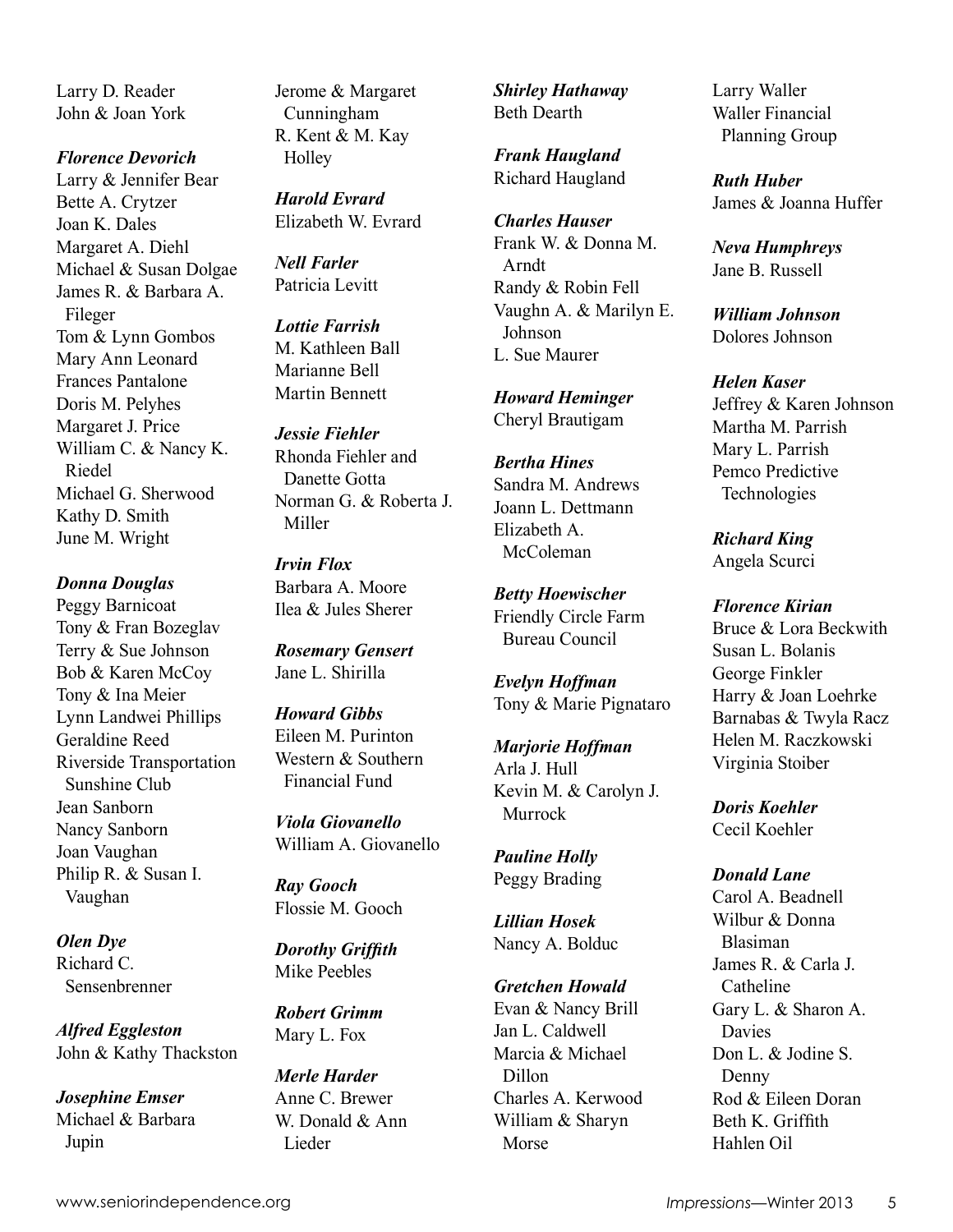Crystal Henry The David W. Kile Family Patricia Lutz Marilyn Spaulding Rex & Judy Spaulding Claire & Audrey Weingart

*Linda LeJeune* O. Vincent Flippo Daniel Miesle

*Richard Leonard* Rich & Tami Pallotta

*Mary Linebaugh* Bonnie Stevenson

*Sven Lundstedt* Anonymous

*Rudolph Lustik* Dorothy J. Cola Lois C. Flaccus Robert M. Smith

*Helen Lynch* Alberto R. & Sandra I. Barranada Betty & Richard Clark James B. Porter Judy A. Somerfield Zion Lutheran Church

*Modesta Maringo* Barbara Roman

*Coilah Mayberry* Charles Mayberry

*Eleanor McFadden* E. Roy McFadden

*Odetta Meer* Christine M. Meer

*Grace Meredith* Robert & Sandra Simpson

*William Milligan* Maynard & Jane Brichford

*William Nagy* O. Vincent Flippo

*Julia Napier-Greifelt* Todd & Tonya Reed

*Robert Narehood* Kathleen C. Zimmerman

*Harriett Naser* L. David Piper

*Regina Oakley* Charles C. Ball Roger & Janet Chase Suzanne Hasenpusch Nicholas Hozik

*Marcella Olesky* Julie M. Green Sheryl Ann Kays John & Mary Valley

*Lillian Orlinsky* Irene J. Potasky

*Kathleen Otto* Michael E. & Linda L. Barnet

*Wayne Pack* Tami Whiteleather

*June Puchy* Lois W. Krajcovic Carol Legris Norma M. Lewis Claire Puchy Jane L. Shirilla

*Ruth Radue* Susan R. Lynch Linda E. Tofte

*Walter Ramey* Tara Kester Kathleen E. Kilpatrick Lester & Sylvia Manns John & Margo Semonin U.S. Chemical & Plastics June E. Wuerthele

*Irving "Glenn" Reed* Dolores A. Bertuzzi

Denise M. Clay Janet L. Eisenbach Mary J. Ekleberry Thomas & Elizabeth Emmett John & Donna Halligan Carolyn Reed Hodge and Alfred Hodge Michael G. Kondos Paul & Linda Ligman Joseph & Sally Naret Joan Reed Carl & Joyce Rossborough Edwin & Barbara Sobey Dorothy Ulle

*Theressa Reed* Theressa Reed Estate

*Katherine Revay* Gus & Marlene Mercurio

*Alan Richardson* DMS Management Solutions LLC Claudia M. Dorman Marcy E. Graham Ruth Phillips Sharon L. Thomas Stephen H. Whisenant Nancy R. Williams

*Ralph Rogers* Norma MacLeod Millers Place Homeowners Assoc. *Fred Roos* Mr. and Mrs. John P. Roos

*Howard Roth*

Carolyn S. Earnhardt Vince & Sally Lombardo

*Betty Sabino*

Beverly S. Lann

*June Sabroff* Alvin Sabroff

*Carl Schultz*

Mary Ellen Alexander Jane Gehalo Carol Himebaugh Jeanne D. Mears Janice G. Menzies

*Carl Shearer*

Anne C. Cox Laurie L. Johansen M. David & Janet **Machnovitz** Mary Lou Mercer

*Marjorie Smallwood* Ray Smallwood

*Cedella Smertka* Glen Smertka

*Ruby Smith* John Keely Daniel & Dixie Truxall Margaret A. Wirick

*Charles Spitler* Lois J. Black Lakeview Coon and Fox Hunter's Assoc. James & Geraldine Reichel

*Patricia Splitstone* Robert Blazek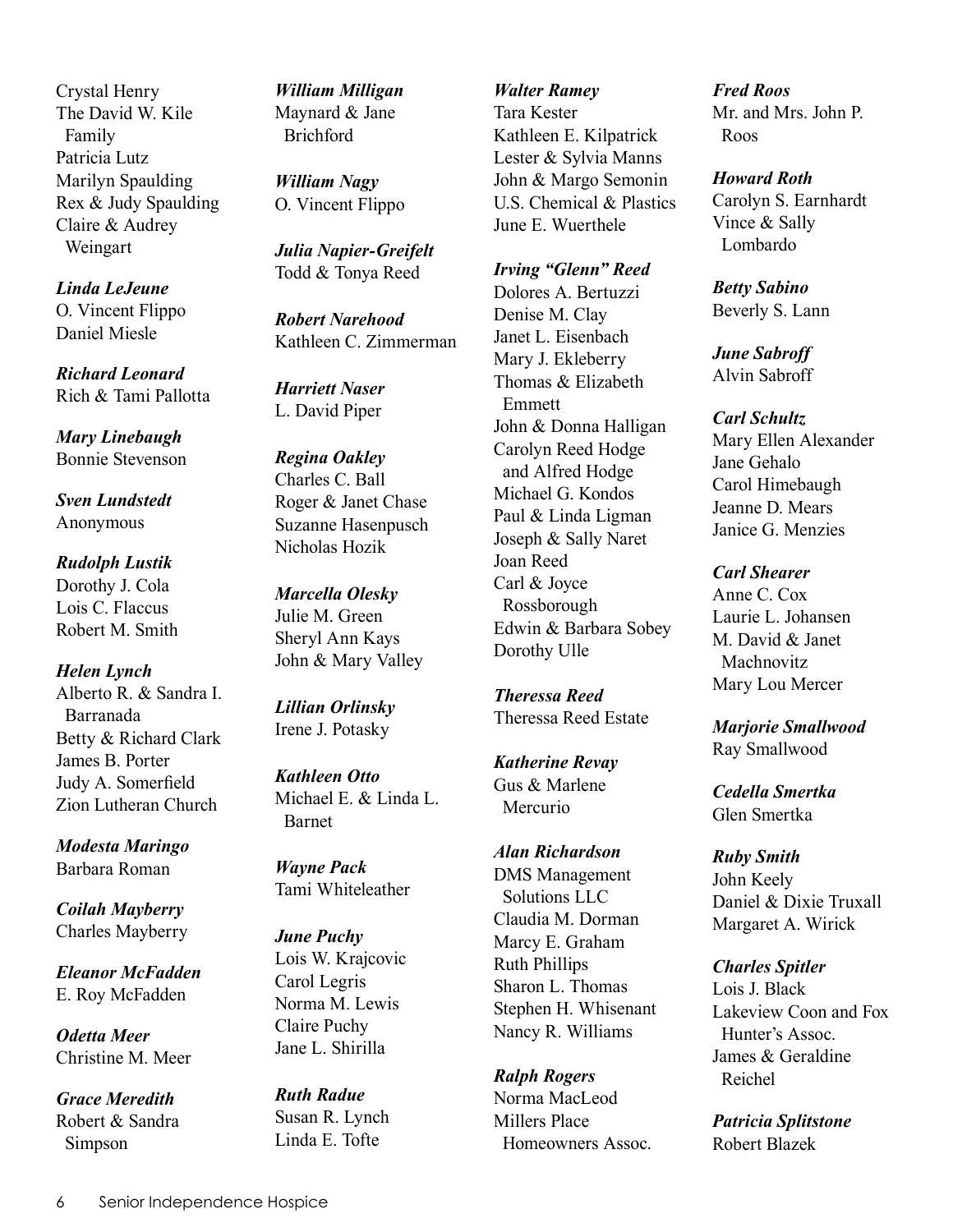*Robert Stentzel* Peggy S. Cooper Shirley Stentzel

#### *Elisabeth Stoian*

Edmund D. & Rose Marie Bayma Don & Christine Filip Marilyn Fredenburg Brian G. & Kimberly A. Ross Schaefer Equipment, Inc. Ted & Georgann Stoian

#### *Vaughn Sunbury*

Anonymous (2) Arthur Smallsreed Sunbury Farms LLC Evelyn S. Sunbury Ruth Sunbury Eleanor H. Wyatt

*Eleanor Swartz* Emprise Bank - Wichita

*Geza Szurovy* Elizabeth Cibulas

*Antoinette Testa* Joel & Arlene Everly

*Elda Thompson* Ruth H. Alliger

*John Thuermer* Heather Thuermer

*Sarah Tranchito* Carmen Tranchito

*Kathleen Tully* Waveland & Maryelyn Davis Daniel & Eileen Ruggiero Dorothy Tully Robert & Marie Tully

#### *Margaret Ann Turner*

Ruth & Cheryl Baumgartner Catawba Morrings, Inc. Linda Millinger Patricia A. Piacentino Michael & Virginia Schenk

*Evelyn Venn* James V. Novak

*Anna Verhoff* Martha Deibel Richard C. & Elaine D. Flege Teresa Hazucha Peter J. & Margaret W. Janotka John M. Livingston

*Frances Whitehill* Ronald & Janet Whitehill

#### *Paul Williams* Ruth Adams Riley & Dawn Garrott Darrell & Rita Hollenbacher Bill & Ann Hunnicut Jay & Missy Johnston Jean Kamer and Danny

*Lyle Wood* Mr. and Mrs. Dennis R. Flaherty J. Robert Longworth Joseph & Jackie Vinopal

#### *Karl Woofter*

Anonymous Kenneth Carnsew Arlene Duff Jonathan & Jane Moody Alice C. Woofter

*Audrey Yates* Eileen L. Yates

## **In Honor of:**

*Melba Abufhele* Janice Lane

*Rochelle Balogh* Heather Thuermer

*Donna Jean Blasiman* Wilbur & Donna Blasiman

*Dorothy Connelly* Robert & Marcia Helsinger

*April Nowakowski* Nancy R. Williams

*Lyla Pilorusso* Barbara Bertch

*Margie Rummell* Roger Rummel

*Peg Smith* Martha B. Martin

*Sandy Stanton* Martha B. Martin

*Terry* Nancy R. Williams

*Sue Welty* Alissa Clouse Kristin Schmidt

*Donna Wilhelm* Nancy R. Williams

*Senior Independence - Mahoning Valley Region* Richard Sober

## **Other Donations:**

Anonymous (4) Kevin Altherr Fredrick B. & Susan L. Ball

Rochelle Balogh James A. Beatty, Inc. Arlene M. Binkley Ralph & Elaine Boehl Rebecca Bramer Jane E. Brodnik Joseph Buckley Elizabeth Buschmann The William M. & A. Cafaro Family Foundation Bonnie DeLibero Elaine Echols Carol J. Edmonds Doris V. Eggleston Robert L. Fiehler Kathie S. Gannon Lisa M. Garvin Katy L. Goare Deborah E. Graver Laurence & Amy Gumina Joanne Hauser L. Michael Herbert Shirley Hoffman Thomas & Beth Kast Wendy Price Kiser Barry Laine Betty R. Lewis Elizabeth F. Lovsin Ethel M. Mayfield Cheryl & Sean Mclaughlin Patricia McLaughlin Bernice A. Megonigle Shirley Newbrough Mary Jane Packard Estate Dwaine & Nancy Palser Adrienne Paonsha Lindamae C. Parker Richard J. Paulus Junior Ryan Phyllis Schoenberger Pamela Shangler Betty Stoops Sue Welty

Leila Williams